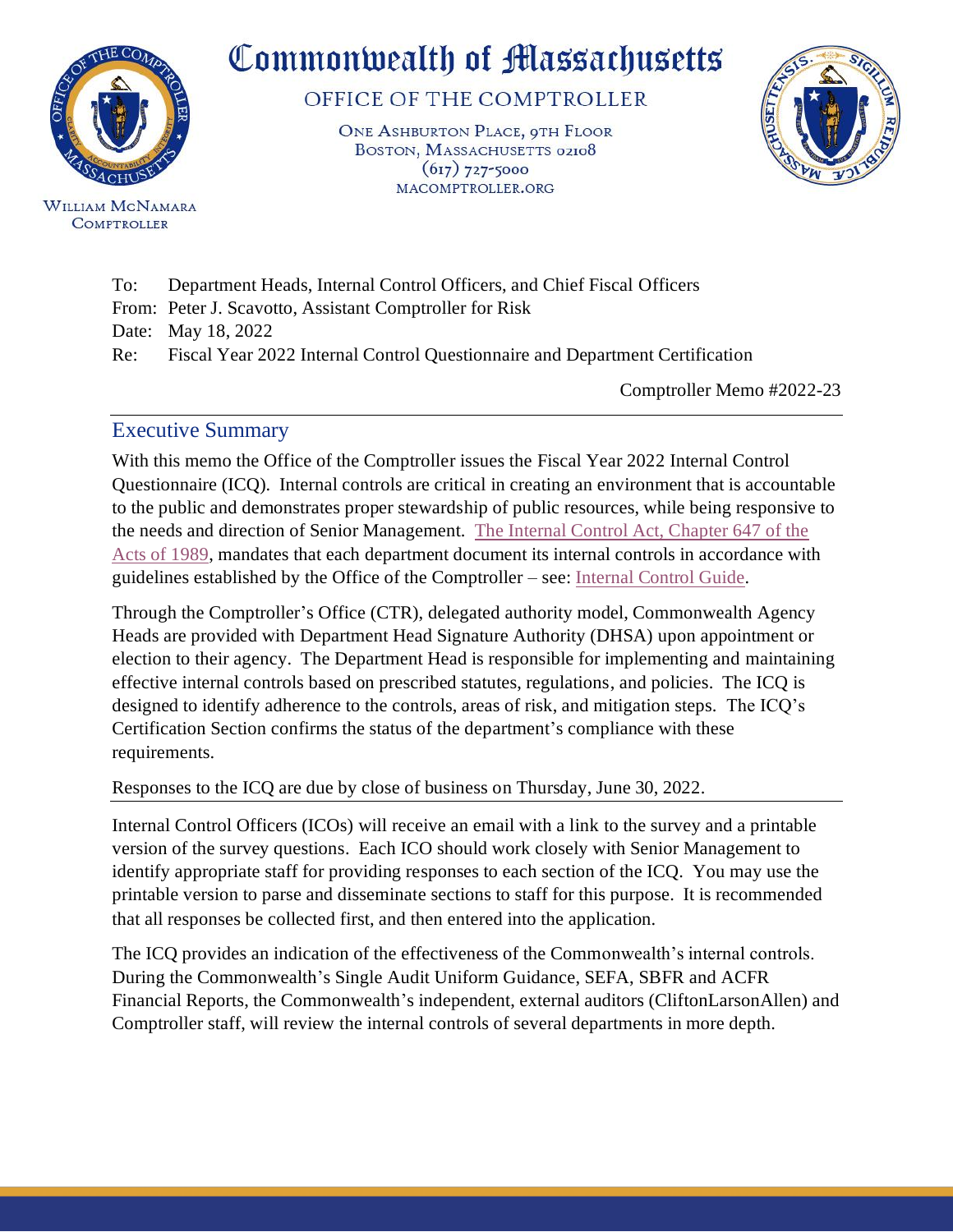Comptroller Memo FY#2022-23 Fiscal Year 2022 Internal Control Questionnaire and Department Certification May 18, 2022 Page 2

Several departments will be selected each year to have follow-up conversations with CTR and CLA staff to discuss prior year findings, review compliance with federal and state regulations, test selected transactions, and review cash and encumbrances. CLA audit staff use department Internal Control Plans and ICQ responses, along with other procedures, to render an opinion on the internal controls of the Commonwealth as a whole.

The Office of the State Auditor (OSA) often refers to ICQ responses and Internal Control Plans when conducting their operational audits of state agencies. Other oversight agencies may be notified of ICQ responses that relate to their areas of responsibility.

# Departments Using Shared Services

Some departments use Shared Services through Comptroller approved Interdepartmental Services Agreement(s) (ISAs). The department that is the source of a transactional function must apply its Department Head Signatory Authority (DHSA) before that transactional function can be performed by another department, i.e., department that is the source of the transaction is the one that must authorize it regardless of who inputs it into the system. (Example: Agency A purchases equipment but has agency B enter the payments in MMARS on their behalf. Agency A is the source of the purchase and payment and Agency B is only processing it/entering the transaction in the system.) Thus, both departments must work together to respond to the related ICQ section(s).

# **Certification**

The last section of the questionnaire is the department's certification of the accuracy of responses. Each Department Head must review the responses before they are asked to certify the responses as complete and accurate. Only after that may the ICQ be submitted. After submission, the Department Head will receive an email alert that the ICQ was submitted. A completed copy is sent to your Internal Control Officer. Please keep an electronic or printed copy and make it available to any auditors or regulators, federal or state, who conduct a review of your agency.

The completed ICQ is due on or before Thursday, June 30, 2022. If you have any questions, please contact:

- The CTR's Risk Team via email [CTR-Risk.Management.Team@mass.gov.](mailto:CTR-Risk.Management.Team@mass.gov)
- Questions for the Office of the Comptroller should be directed to the CTR Solution Desk by submitting a ticket through [https://www.macomptroller.org/solution-desk/.](https://www.macomptroller.org/solution-desk/)

Thank you for your time and cooperation.

Attachments: Instructions for Completion

cc: Single Audit Liaisons, MMARS Liaisons, Payroll Directors, General Counsels, and Internal Distribution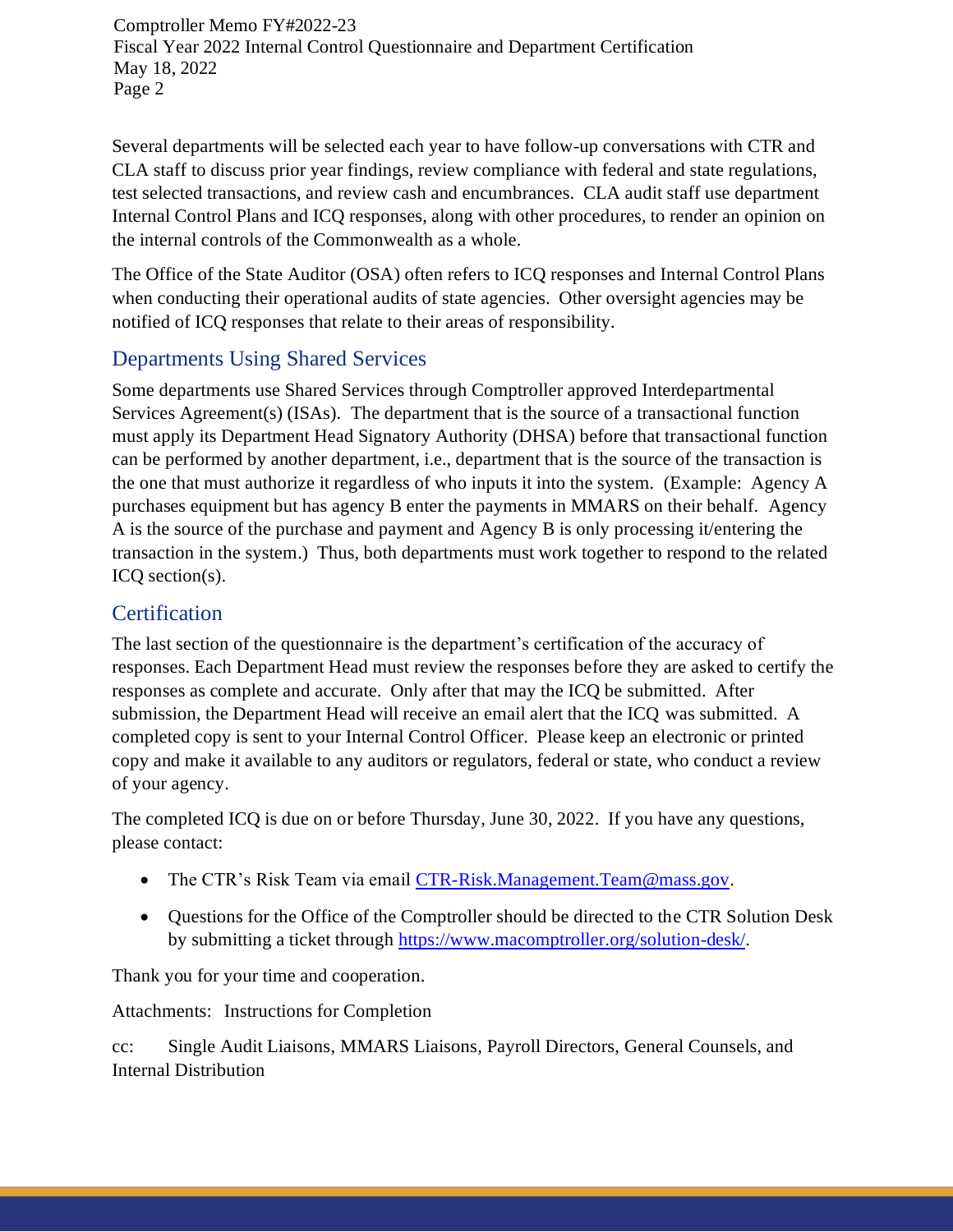Comptroller Memo FY#2022-23 Fiscal Year 2022 Internal Control Questionnaire and Department Certification May 18, 2022 Page 3

# Instructions for Completing the Fiscal Year 2022 Internal Control Questionnaire

### **ACCESS**

Each Internal Control Officer (ICO) will receive an e-mail from CTR Statewide Risk Management Team (**CTR-Risk.Management.Team@Mass.gov <app@us.checkbox.com>**)

Please make sure this email address is not "Blocked" by your email service. The email will contain a printable version of the ICQ.

The ICO will also receive (separately) a password for accessing the ICQ.

## BEFORE COMPLETING THE SURVEY

It is recommended that all responses be collected ahead of time and then entered into the ICQ all at once. Disseminate sections of the printable version to the appropriate subject matter experts for this purpose.

## COMPLETING QUESTIONS

Each department must answer all questions applicable to its operations. Responses are saved as you proceed through the survey. Some questions are conditional, meaning one or more questions may appear depending on how a previous one is answered. For example, "Did the department receive, expend, or manage any federal funds during the fiscal year? Selecting "Yes" displays additional questions for this section. If the response is "No", hitting the Next button brings you to the next section.

Question numbers are system generated and the total count for each department varies based on responses to previous questions. So, the live survey question numbers may not match the numbers in the printable version of the survey.

Comment boxes will appear as needed if more information is requested for a specific question, and at the end of each section (if applicable).

### **NAVIGATION**

Use the Back and Next buttons on the bottom of each page to navigate through the survey. If the Next button does not bring you to the next section, please review the current section for required questions that were likely unanswered.

Policy links are embedded as references throughout the survey and will prompt you to another tab. Should you by chance use the browser's Back Button and close the survey - just re-open the link from the original email and you will be returned to where you left off in the survey.